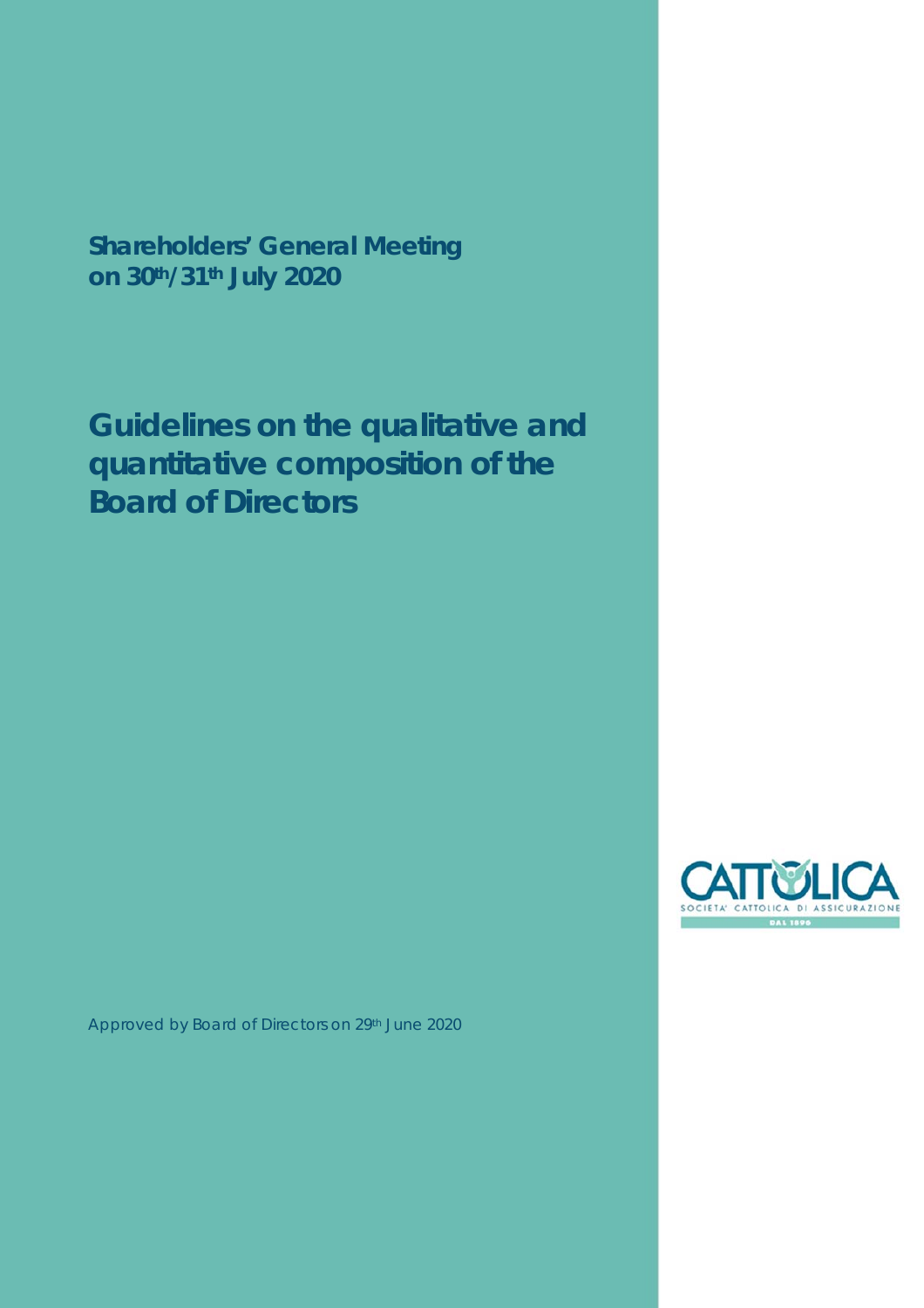It is recalled that, pursuant to Article 5, paragraph 2, letter z) of IVASS Regulation No. 38 of 03 July 2018, the administrative body of insurance companies, as part of its strategic and organisational activities, is tasked with carrying out at least an annual "assessment of the size, composition and effective functioning of the administrative body as a whole, and of its committees, expressing guidelines on the professional roles whose presence in the administrative body is deemed appropriate and proposing any corrective actions. In carrying out the self-assessment, the presence of an adequate number of independent members, in relation to the activities performed, should be verified".

Substantively similar purposes are also sought by the Corporate Governance Code for Listed Companies approved in July 2018 by the Committee for *Corporate Governance* and promoted by Borsa Italiana S.p.A., ABI, ANIA, Assogestioni, Assonime and Confindustria (hereinafter the "Corporate Governance Code"), insofar as it invites administrative bodies to conduct an assessment, at least once a year, of their size and composition, also taking into account factors such as the professional attributes, experience, including managerial experience, and gender of its members and their length of service.

In accordance with the above, the Board of Directors of Società Cattolica di Assicurazione Società Cooperativa has, since 2013, initiated a process for the self-assessment of its organisational and operating structures, now conducted annually.

As part of the most recent self-assessment carried out on 10 March 2020 the Board of Directors decided not to proceed with drafting new quantitative guidelines, given the existence of the recommendation document already prepared at the time of the appointment of the Board, at the Shareholders' Meeting of 13 April 2019 and also, having regard to the current organisational governance structure of the Company.

In this regard, the Board of Directors had recourse to the services of a consultancy firm, Management Search S.r.l., which supported it in the selfassessment process and in the examination of the results of said process.

This stated, the text of the "*Guidelines on the qualitative and quantitative composition of the Board of Directors*" is appended to this document and its contents must be deemed reiterated herein, in the hope that the Shareholders, at the time of submitting candidacies on the basis of slates for the appointment of a member of the Board of Directors at the next Shareholders' Meeting held on 30/31 July 2020, will assess the candidate's personal and professional experience and their gender.

Verona, 29 June 2020

THE BOARD OF DIRECTORS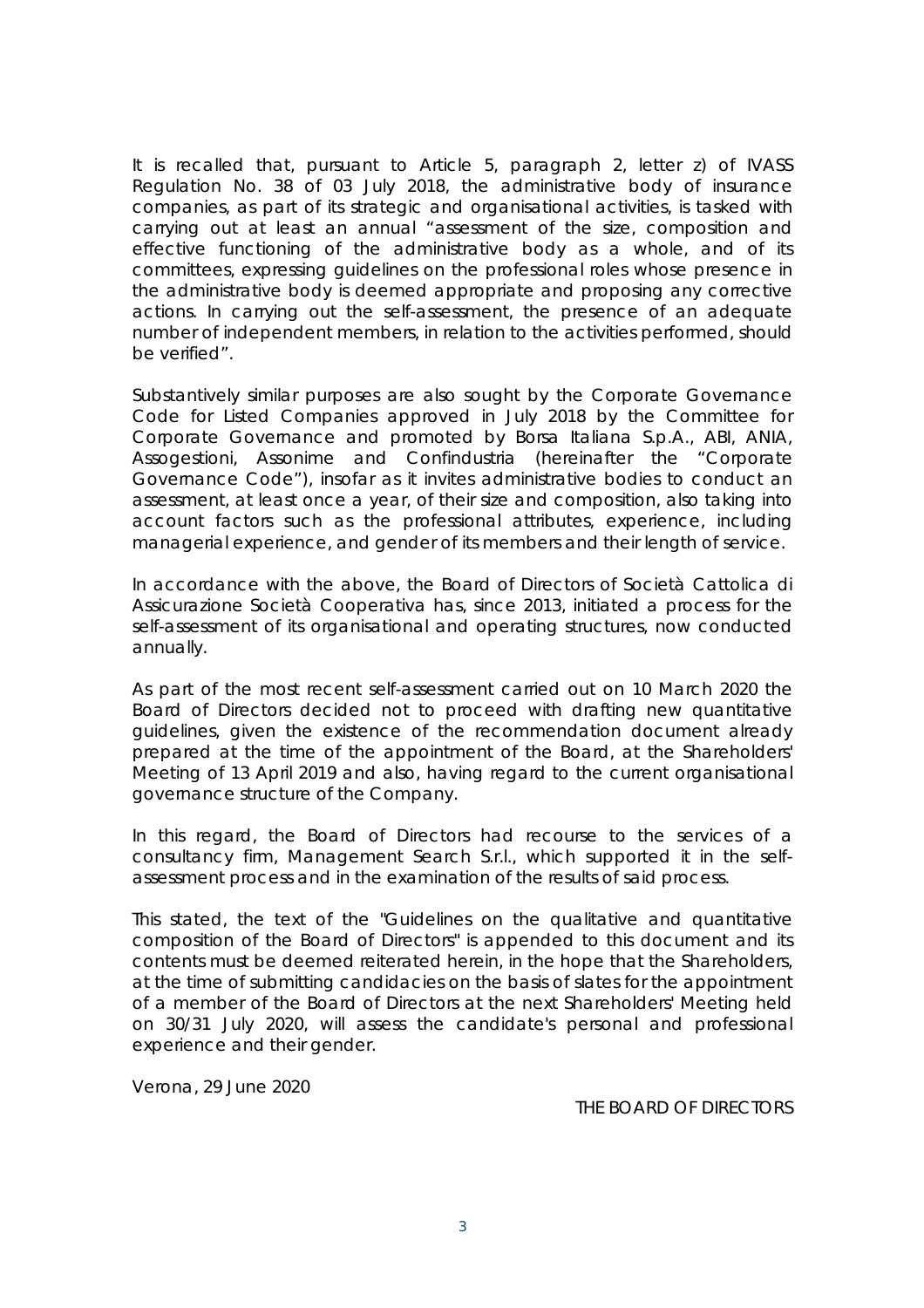

# Guidelines on the **qualitative** and **quantitative** composition of the **Board of Directors**

Shareholders' Meeting 12/13 April 2019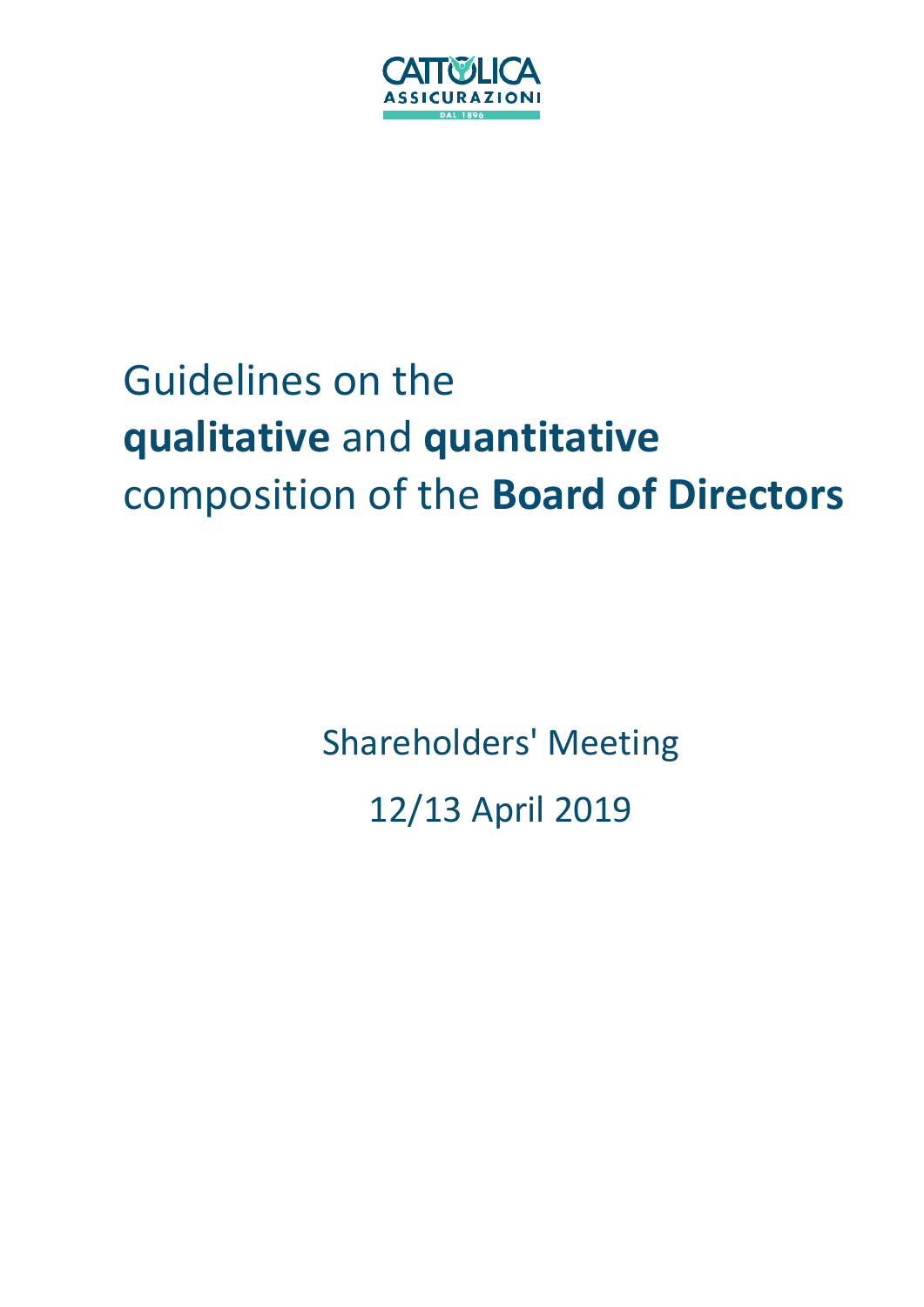

# **CONTENTS**

- **1. Introduction and regulatory context**
- **2.1 Quantitative composition**
- **2.2 Guidelines for Shareholders on the quantitative composition of the Board of Directors**
- **3.1 Qualitative composition**
- **3.2 Guidelines for Shareholders on the qualitative composition of the Board of Directors**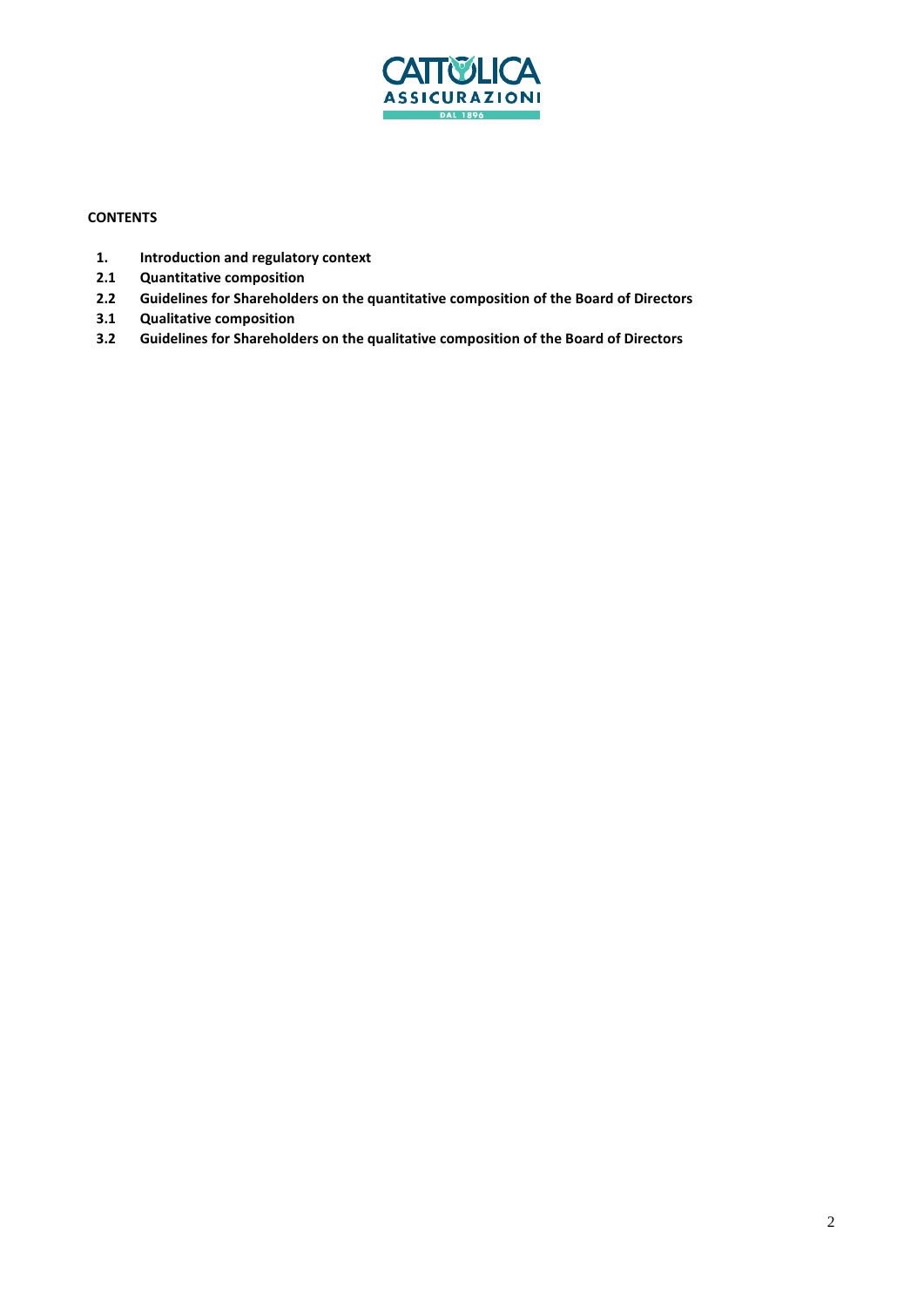

# **1. Introduction and regulatory context**

According to Art. 5, paragraph 2, letter z), of IVASS Regulation no. 38 of 3 July 3 2018, the administrative body of insurance companies, within the scope of its strategic and organisational addressing activities, is assigned the task of carrying out, at least on an annual basis, "an assessment of the size, composition and effective functioning of the administrative body as a whole, as well as its committees, expressing guidelines on the professional figures whose presence on the administrative body is deemed appropriate and proposing possible corrective actions. In carrying out this self-evaluation, it verifies that there is a numerically adequate presence, in relation to the activity carried out, of independent members".

Substantially similar aims are also pursued by the Corporate Governance Code for listed companies approved in July 2018 by the Corporate Governance Committee and promoted by *Borsa Italiana SpA*, ABI, ANIA*, Assogestioni*, *Assonime* and *Confindustria* (hereinafter the "Corporate Governance Code"), in the a measure in which it asks administrative bodies to carry out, at least once a year, an assessment of their size and composition, also taking into account elements such as the professional, experience, even managerial, and gender characteristics of its members, as well as of their seniority in office, and expressing to the Shareholders, prior to the appointment of the new board, guidelines on the managerial and professional profiles of directors whose presence is deemed appropriate.

In compliance with the above, the Board of Directors of *Società Cattolica di Assicurazione Società Cooperativa* (hereinafter, also, the "Board") has initiated a self-assessment process since 2013 concerning its structural and operating structures, replicating it annually.

As part of the latest self-assessment carried out, the Board of Directors on 10 March 2019 updated this document (approved on 2 March 2016 in view of the renewal of the administrative body for the 2016 - 2018 three-year period and revised in March 2018 during the appointment of the managing director), which, on the basis of the considerations set out below, contains the recommendations deemed necessary for purposes of an optimal composition of the latter according to the appointment of the new Administrative Body envisaged during the Shareholders' Meeting called for 12/13 April 2019.

In this regard, it must be noted that the Board of Directors availed itself of the advice of the company Russell Reynolds Associates S.r.l., which assisted it in the self-assessment process, in reviewing the results of this process as well as in drafting the quantitative guidelines of the Board itself.

The above regarded the Company's new governance structure which will explain its full effectiveness at the next renewal of the administrative body, envisaged with the Shareholders' Meeting for the approval of the financial statements at 31 December 2018.

In the hope that Shareholders, during the presentation of the lists for the appointment of the Board of Directors, will assess, also in consideration of the guidelines expressed by the outgoing Board, the personal, professional, experience and gender characteristics of candidates, having regard to the Company's characteristics and size, to the complexity and specificity of the sector of activity in which it operates, as well as to the size of the Administrative Body and to the specific governance system adopted.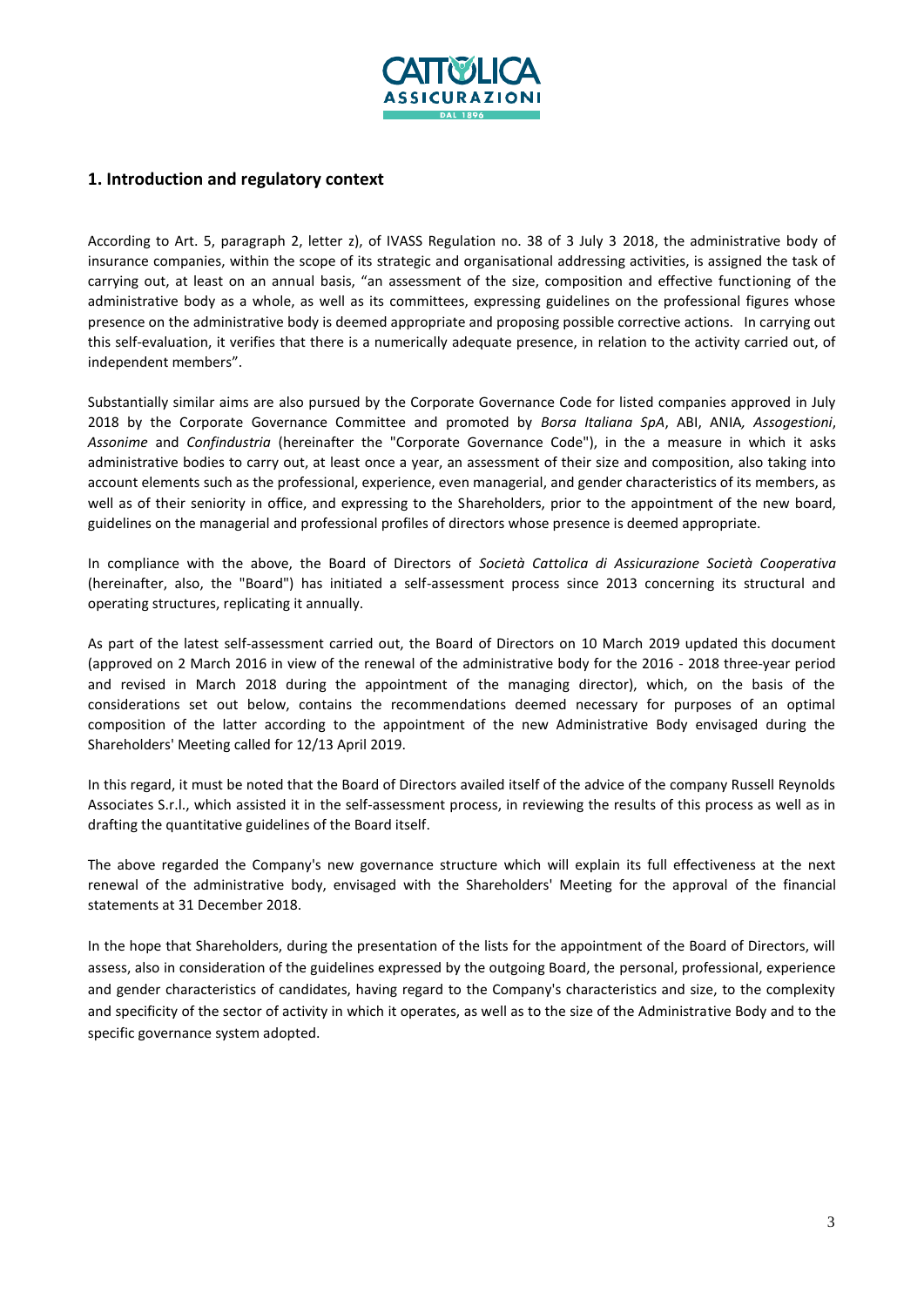

# **2.1 Quantitative composition**

The provisions of Art. 29 of the By-laws, as amended by the Shareholders' Meeting held in extraordinary session on 28 April 2018, which provides that: " The Company is managed, according to the one-tier management and control system, by a Board of Directors composed of 17 members, within which the Management Control Committee consisting of 3 members is constituted. "

In this regard, it must be noted that the Shareholders' Meeting, also in the aforementioned meeting of 28 April 2018, approved a new governance model, adopting the one-tier system as a form of corporate governance.

The above choice leads to an overall decrease in the number of members with respect to the current structure, however capable of ensuring an adequate contribution in terms of management activities proportionate to the nature and size of the business, while at the same time making the Company's organisational profiles and management functionalities more efficient, in the wake of the synergies already launched within the 2018 - 2020 Business Plan.

The new statutory provision concerning the numerical size of the Board of Directors, which will come into force with the next Shareholders' Meeting called, among other things, to appoint the new Board of Directors, was assessed as being consistent and in line with the practice of financial institutions ( banks, insurance companies) listed, also considered the "cooperative" nature of the Company. This also had regard to the role of *Cattolica Assicurazioni* as a listed parent company, and therefore:

- (1) the type of activity carried out, subject to deep and comprehensive regulation, and to the listing on a regulated market, which is characterised by complex governance profiles and issues from an operational / organisational point of view;
- (2) integration into the Parent Company of both the management and coordination functions of a holding company and the direct exercise of the activities of an insurance company;
- (3) to the internal structure of the Board in committees, several of which provide for the majority or total presence of independent directors;
- (4) to the need for adequate representativeness of the corporate base and stakeholders, also in view of the aforementioned cooperative nature of the Company and the absence of controlling or reference shareholders;
- (5) to the need for a variety of "data" and experience organised in the various personal and professional profiles.

The provisions of Art. 30.2 of the By-laws which, with regard to the independence of directors, provide that: " At least 10 Directors must meet the independence requirements established for statutory auditors by Article 148, paragraph 3, Italian Legislative Decree no. 58 of 24 February 1998 and subsequent amendments ("TUF"), without prejudice to the additional independence requirements required of Directors for the purpose of applying the self-regulatory or supervisory regulations.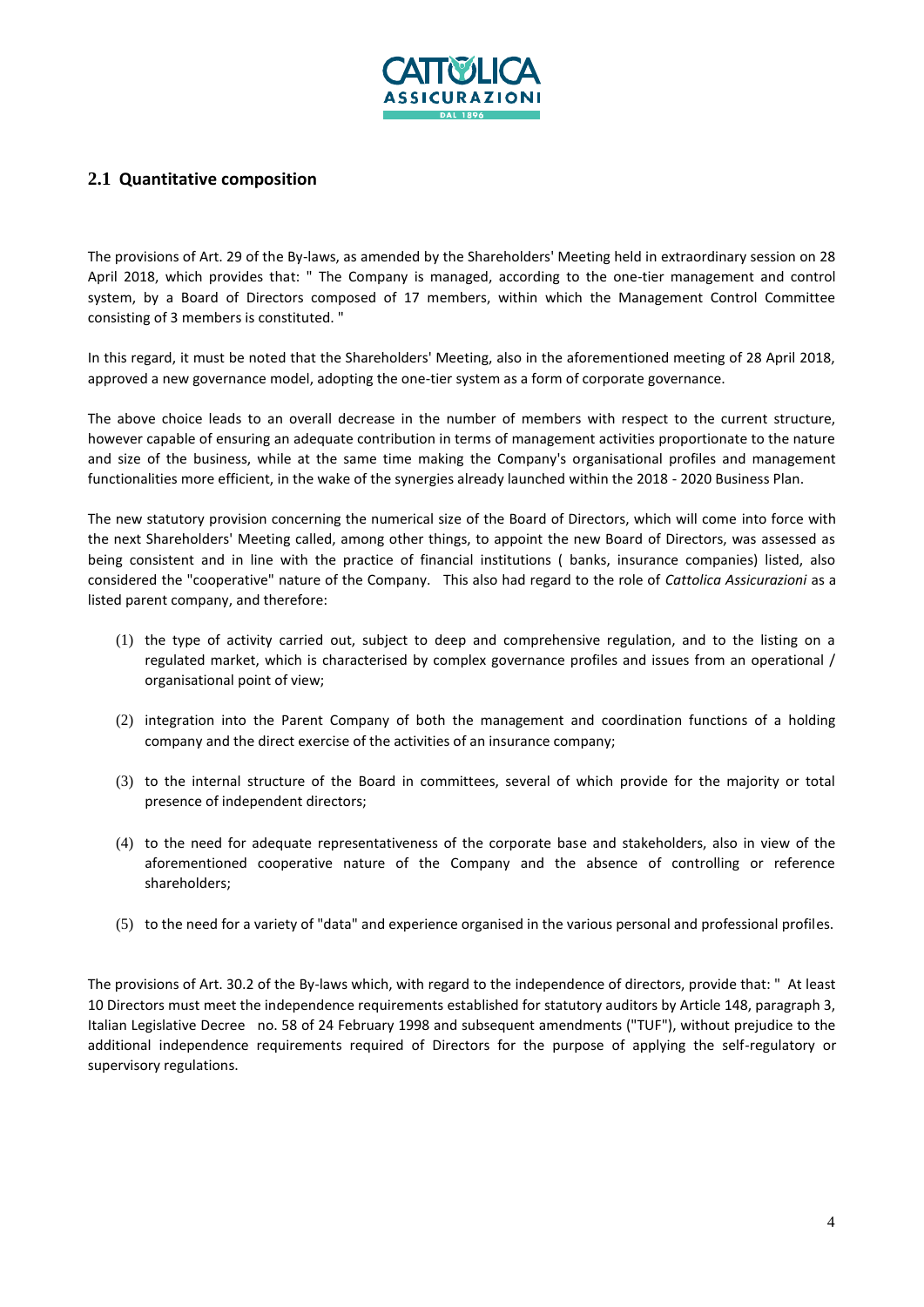

The Shareholders' Meeting held in April 2018, also with regard to the opportunity to ensure the participation of directors in board committees, avoiding situations of concentration of duties and overlapping of commitments, in fact intended to raise the minimum statutory limit to 10 for the presence, in terms of the composition of the Board of Directors, of independent directors (previously this statutory limit was set at 2), without prejudice to legislative and regulatory provisions, including self-regulation, on this matter.

\* \* \*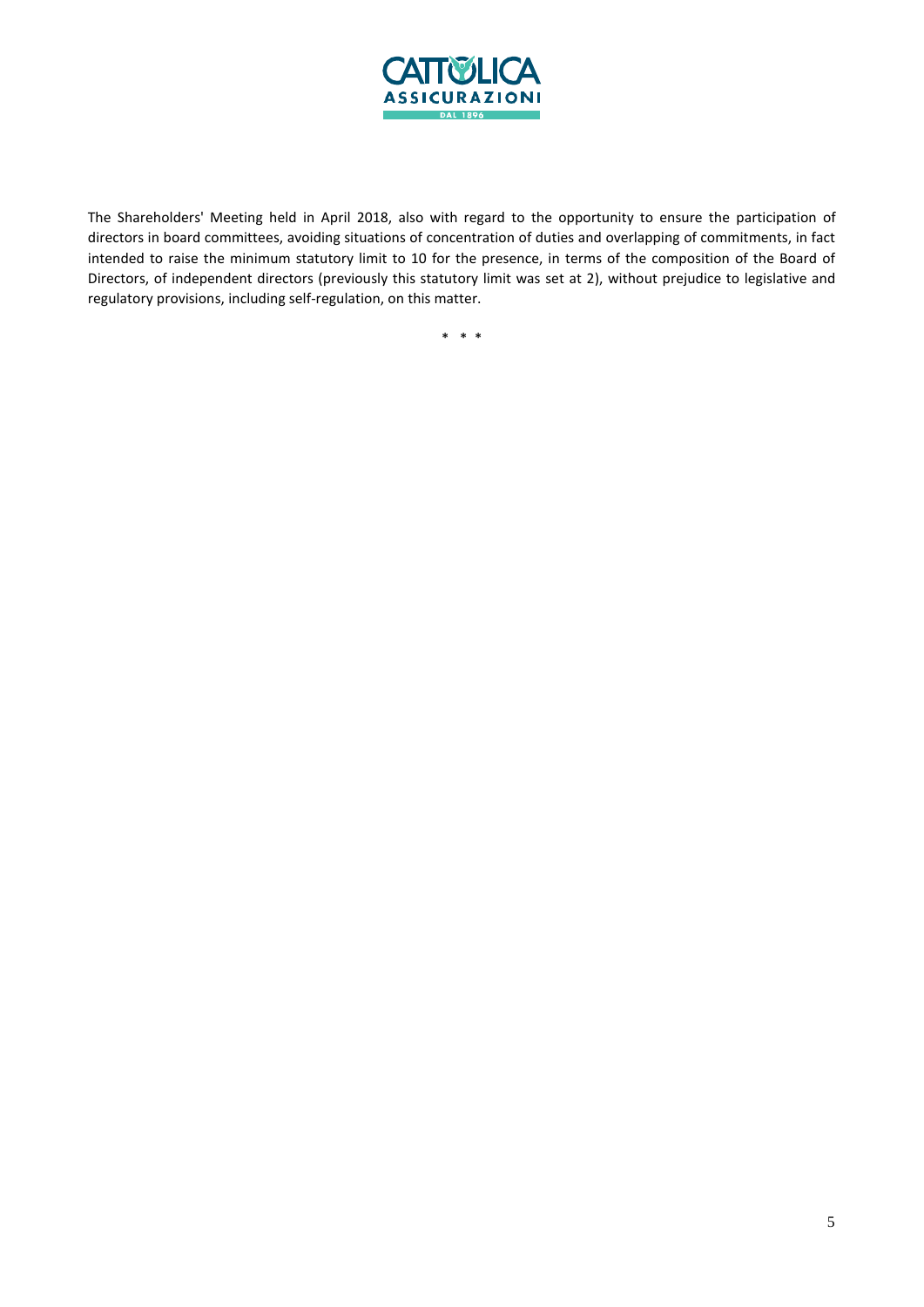

# **2.2 Guidelines for Shareholders on the quantitative composition of the Board of Directors**

*Taking into account the above, the outgoing Board of Directors, also in light of the results of the self-assessment process carried out pursuant to IVASS Regulation no. 38, considers the quantitative composition of the Board of Directors to be adequate according to the recently approved statutory regulations (17 members, of which 3 are members of the Management Control Committee), consistent with the goal of guaranteeing efficiency and effectiveness in the functioning of the body, breadth of cultural contributions and of experiences and possibilities to set out views on the matter.*

*It also refers to the statutory provisions mentioned and notes that the lists of candidates must take into account the presence, in the composition of the new administrative body, of at least 10 independent directors pursuant to Article 148, paragraph 3, of Italian Legislative Decree no. 58 of 24 February 1998 and of at least 3 directors registered in the Register of statutory auditors (at least 1 member of the Management Control Committee must be registered in the Register of Statutory Auditors).*

\* \* \*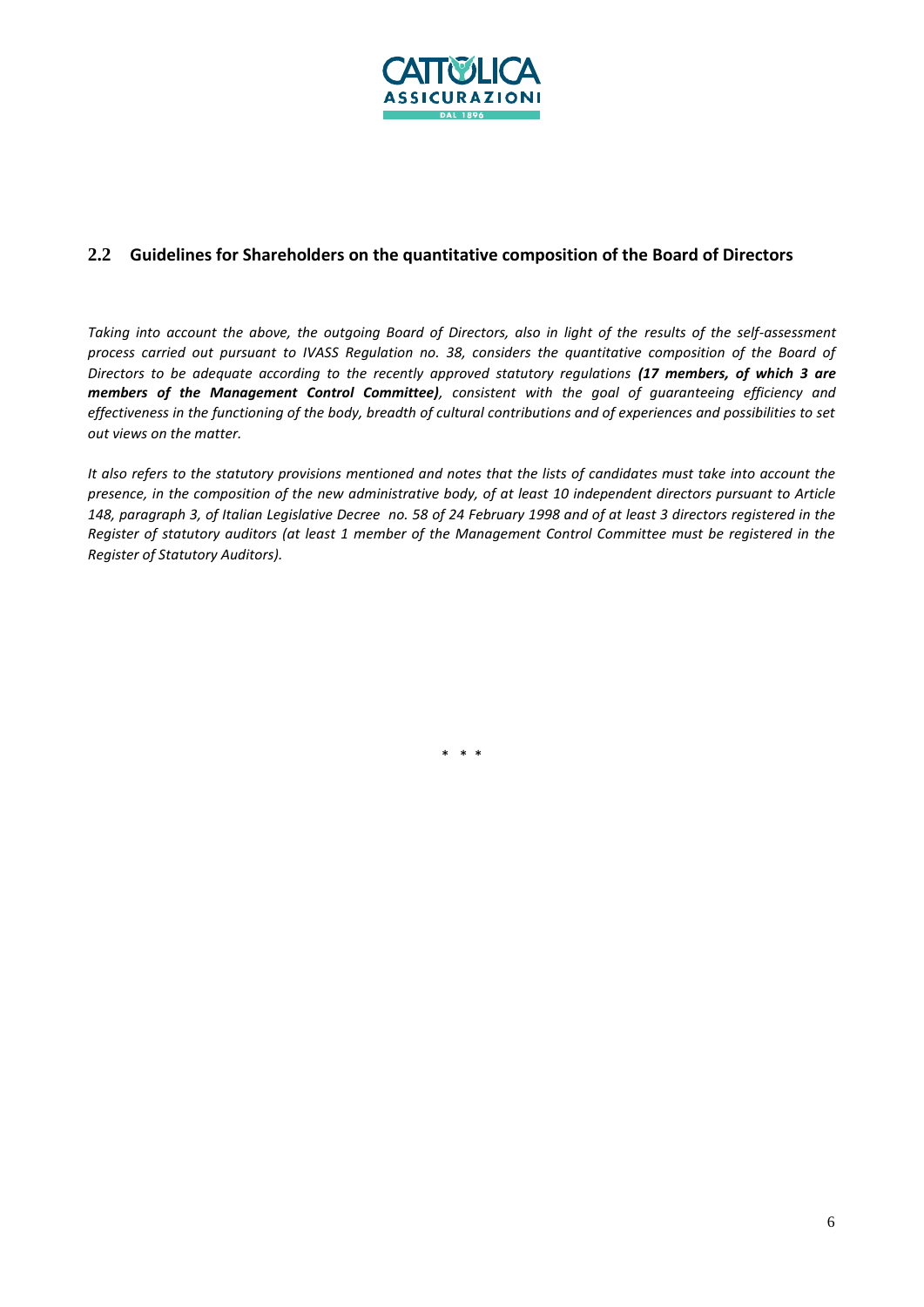

# **3.1 Qualitative composition**

As a preliminary point, it must be noted that, in accordance with the combined provisions of IVASS Regulation no. 38 (in particular, pursuant to Article 5, paragraph 2, letter n), having regard to Art. 76 of the Private Insurance Code, to Art. 273 of the Delegated Regulation (EU) 2015/35 of the Commission of 10 October 2014 (Delegated Acts) as well as the Guidelines on the governance system issued by EIOPA (BoS-14/253) and the provisions of the Decree of the Ministry of Economic Development no. 220 of 11 November 2011, members of the administrative body of insurance companies must meet specific requirements of professionalism, integrity and independence, as well as specific situations in terms of no impediments and incompatibility.

In addition to this, the Company By-laws expressly provide that:

- At least 10 Directors must meet the independence requirements established for statutory auditors by Article 148, paragraph 3, Italian Legislative Decree no. 58 of 24 February 1998.
- At least 3 Directors must be registered in the Register of Statutory Auditors (at least 1 member of the Management Control Committee must be registered in the Register of Statutory Auditors).
- Those who are:

a) members of administrative bodies in more than 5 listed companies or companies controlled by them;

b) members of corporate bodies or top officials, who hold the position of general manager or perform equivalent functions, of other insurance companies, not subsidiaries or associates, in competition with the Company, as well as of companies or groups of competing companies, as well as of companies controlling the insurance companies themselves and competitors.

Members of the Management Control Committee must meet the requirements of integrity and professionalism, as well as comply with the limits on the number of offices required by the regulations in force for members of control bodies of insurance companies issuing shares listed on regulated markets. They must also meet the independence requirements established for statutory auditors by Article 148, paragraph 3, TUF or by other supervisory provisions.

The Board of Directors must also be composed in compliance with the balance between genders pursuant to Law no. 120/2011 and the By-laws.

It must be noted that, once a year, the Board of Directors assesses the size, composition and effective functioning of the administrative body as a whole, as well as its committees, expressing guidelines on the professional figures whose presence in the administrative body is considered appropriate and proposing possible corrective actions, with particular reference to the need for members of the administrative body to collectively possess adequate skills (qualifications, experience and knowledge) at least with regard to:

- insurance and financial markets
- management and control of large companies
- business strategies and business models
- governance systems
- financial and actuarial analysis
- regulatory framework and relevant requirements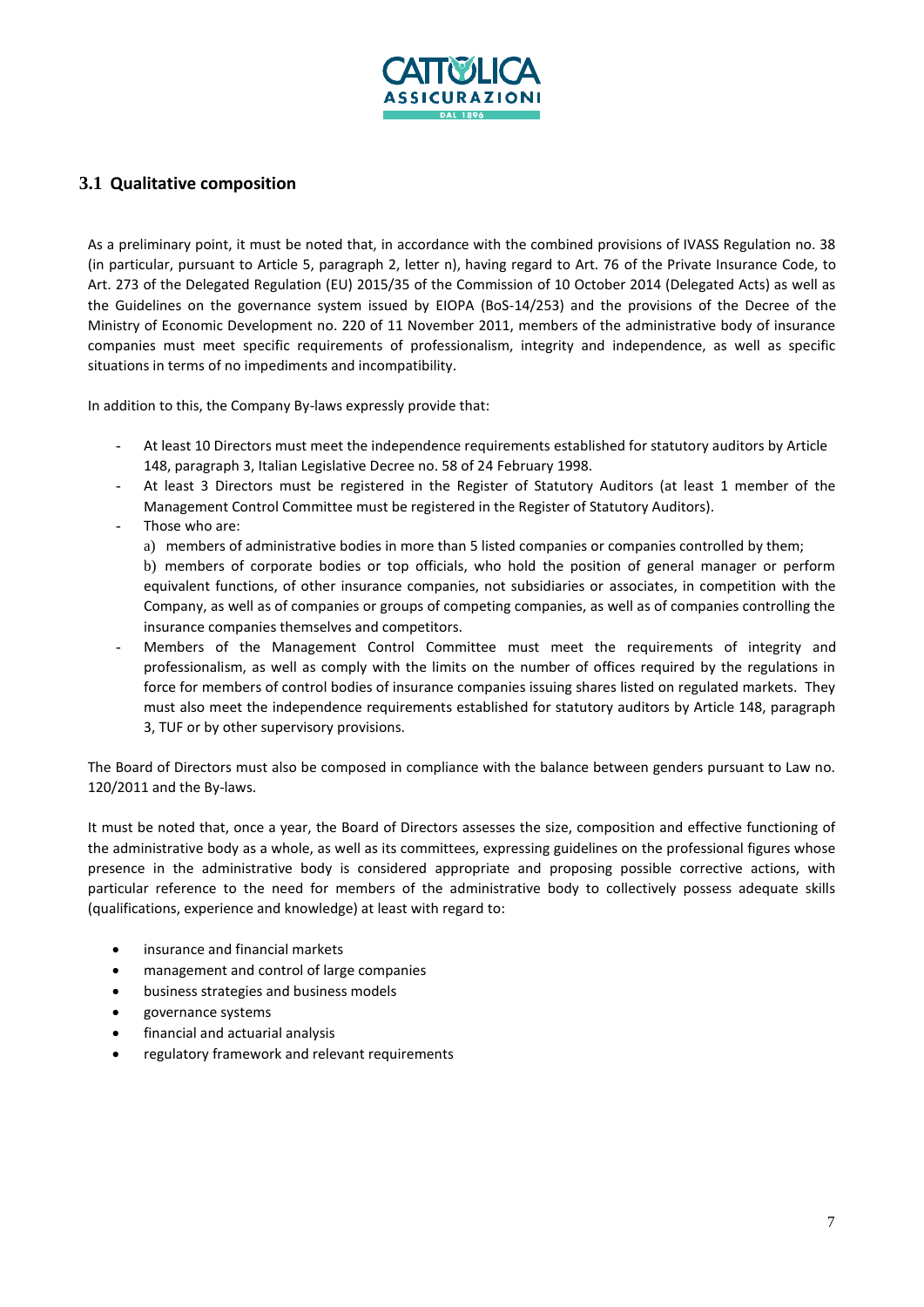

• external relations with Partners, stakeholders and the market

In this regard, reference is made to the guidelines provided by the Supervisory Authority in the letter to the market dated 5 June 2018 on Solvency II assessment issues, which states that, in order to take informed and in-depth strategic decisions that comply with the new solvency regulatory framework, it is necessary to take into account the professionalism and interdisciplinary nature of members of the administrative bodies that must supervise a solid system of governance, detection and measurement of risks.

Finally, it must be noted that the Company, since March 2006, has adopted the principles of the Code of Conduct for listed companies, incorporating the various published editions over time, with appropriate adjustments mainly connected to its institutional and operational specificities.

\* \* \*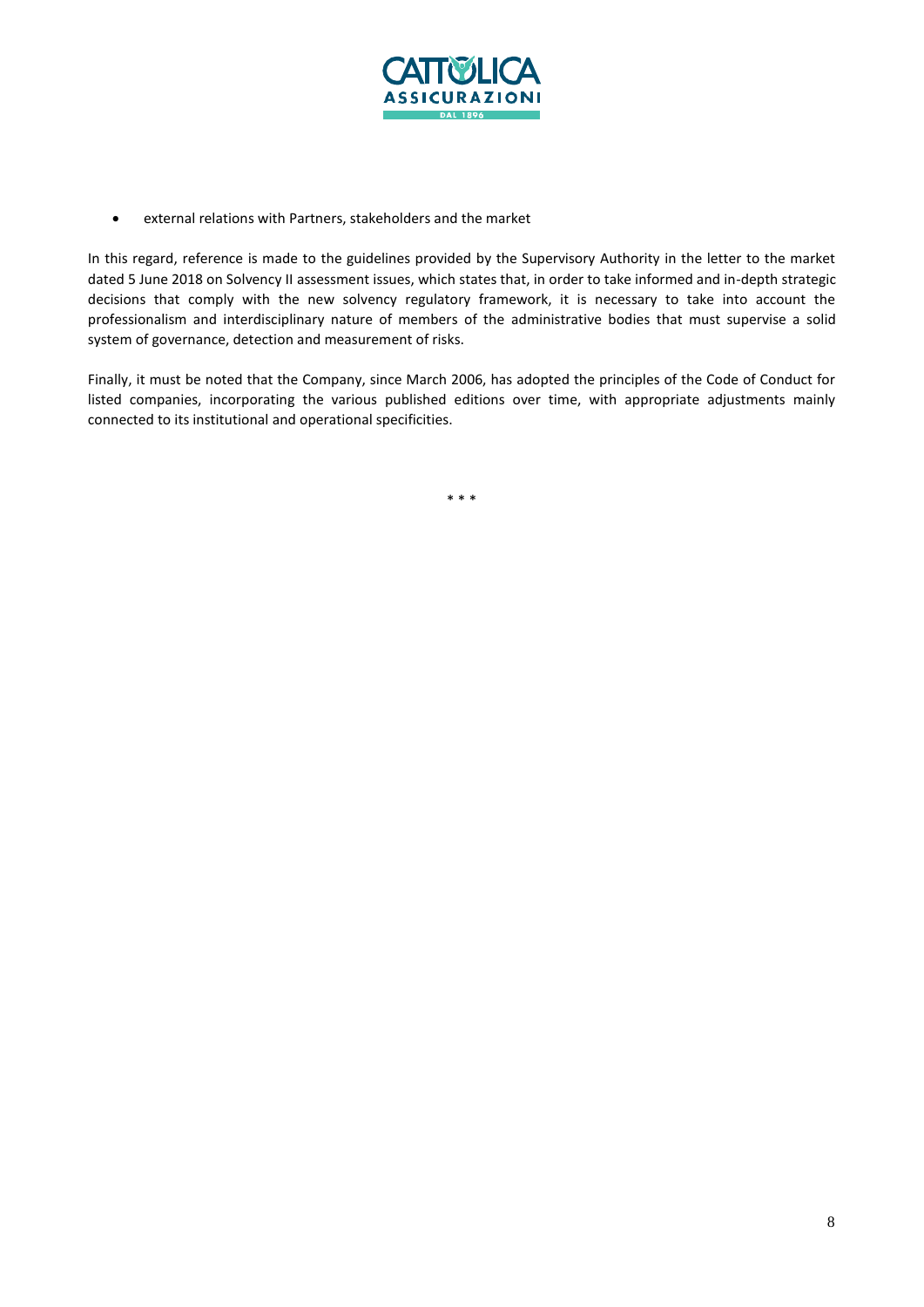

# **3.2 Guidelines for Shareholders on the qualitative composition of the Board of Directors**

*Given the above, the outgoing Board of Directors, also in light of the results of the self-assessment process carried out pursuant to IVASS Regulation 38, believes that the qualifications, experience and knowledge of members of the Board of Directors must be fairly and validly present and represented within the new administrative body as a varied mix of skills and professional profiles to ensure the effectiveness and efficiency of the Board itself, taking into account both the new form of governance adopted and the 2018 - 2020 Business Plan, which require the presence of Directors able to assess and take decisions also with reference to particularly technical and innovative aspects.*

## **Requirements**

*The mix of experiences and knowledge must relate to both previous experience and technical and sectorial knowledge which, in the specific case of an insurance company such as Cattolica Assicurazioni, can be described and summarised as follows:*

#### *Background*

- *Non-executive positions*
- *Managerial experience*
- *External relations with partners, stakeholders and the market*
- *International experience*

#### *Industry / Sector*

- *Banking / Finance*
- *Insurance*
- *Commercial and business strategies*

#### *Expertise*

- *Technical and insurance analysis and characteristic management of the company*
- *Financial analysis*
- *Governance*
- *Regulatory / Legal*

*without prejudice to what is stated in paragraph 3.1 above regarding adequate skills (qualifications, experience and knowledge) with reference to:*

- *insurance and financial markets*
- *management and control of large companies*
- *business strategies and business models*
- *governance systems*
- *financial and actuarial analysis*
- *regulatory framework and relevant requirements*
- *external relations with Partners, stakeholders and the market*

*In particular, a high overall level of financial, technical-insurance and technological skills of the new Board of Directors is recommended.*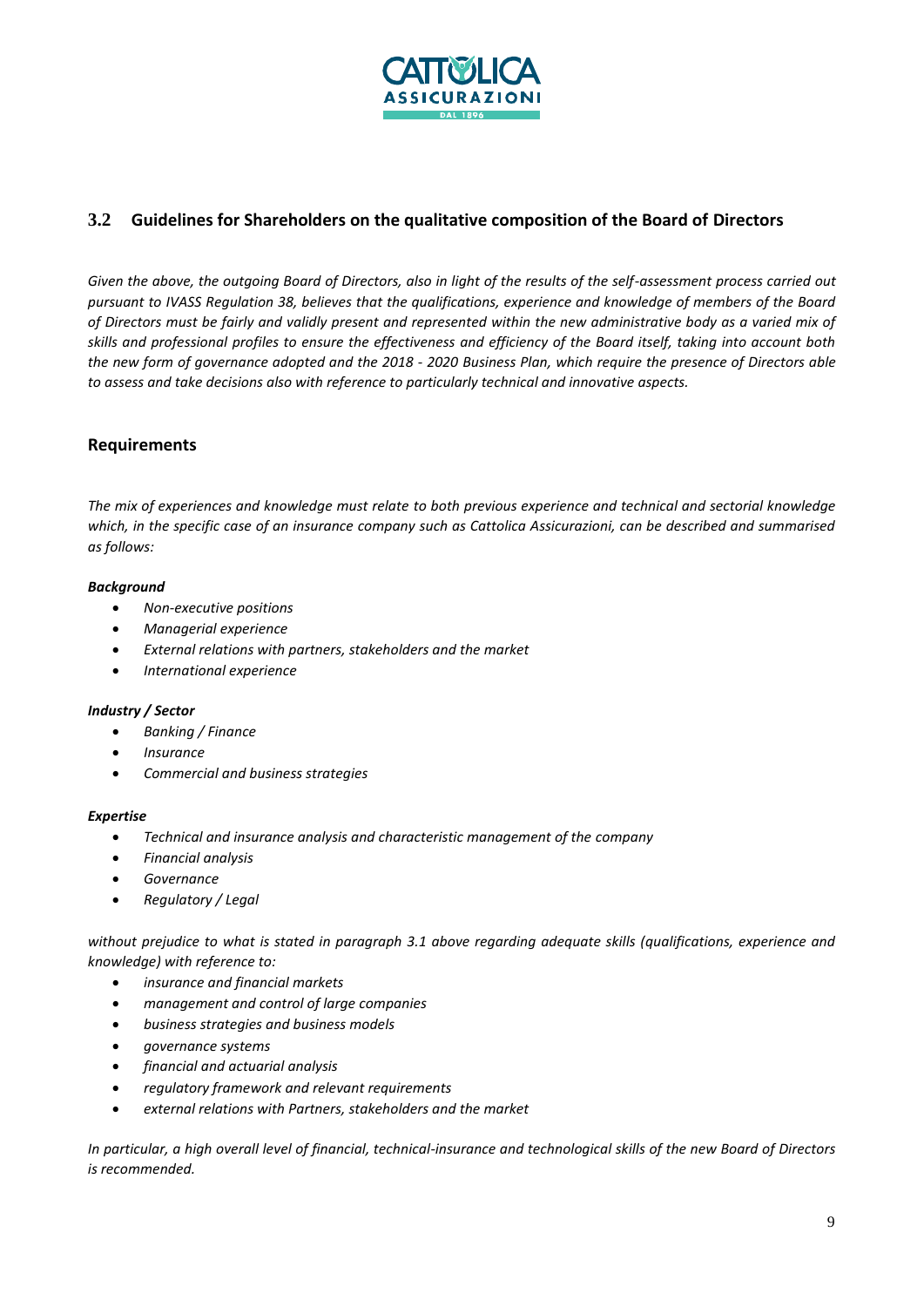

*Specifically, it is hoped that the new Board will include, in its composition, technological, digital and innovation skills in order to create a stimulus and a comparison with the management on the important challenges that Cattolica Assicurazioni intends to address, also with regard to the 2018 - 2020 business plan.*

*Furthermore, it is recalled that, pursuant to the Corporate Governance Code, at least one member of the Control and Risk Committee and the Remuneration Committee must possess, respectively, adequate (i) experience in accounting and finance or risk management, (ii) knowledge and experience in financial matters or remuneration policies.*

*Subject to meeting the requirements of legislative suitability required for the role of Director of the Company, having held corporate positions in insurance companies for an adequate period of time is a requirement of specific and underlined quality for top management positions, also with regard to committees.*

*It must be noted that, for purposes of the specific role of the Management Control Committee, the office of its chairman must require adequate professional skills, duly documented and motivated.*

*The essentially domestic operating scope of the Group suggests that the presence of non-Italian members in the Board is not essential, although it is desirable that individuals who have gained professional experience also on an international level and / or on foreign markets, in connection, among other things, with the opening to institutional and capital shareholders (including collective bodies and UCIs) as per the statutory changes approved by the Shareholders' Meeting of 28 April 2018.*

*Reference is also made to the statutory amendment approved last April 2018 which eliminated from the By-laws the territorial requirement of a part of the members of the administrative body, also in order to simplify the formation of lists and the appointment of directors.*

# **Diversity of criteria**

*On the subject of gender composition, it is believed that the current provisions on "gender representation" within the Administrative Body, as listed in the current By-laws, ensure an adequate composition of the Body, also in relation to the benefits that Gender diversity can provide. Please note that at least one third of the members of the Board of Directors must express the less represented gender.*

*Moreover, in order to allow a gradual and balanced change of the composition of the administrative body, the factors of age and seniority of the office must also be taken into consideration, having regard to the appropriate variety of the latter, by factoring in professional types.*

### **Independence criteria**

*With regard to independence, in order to comply with the requirements of the Corporate Governance Code adopted by the Company, it is recommended that an adequate number of independent directors always be present in the Board, with particular regard to the constraints on the composition of the internal committees of the Board. In this regard, we recall the specific provision of the By-laws pursuant to Art. 30.2 which states that "At least 10 Directors must meet the independence requirements established for*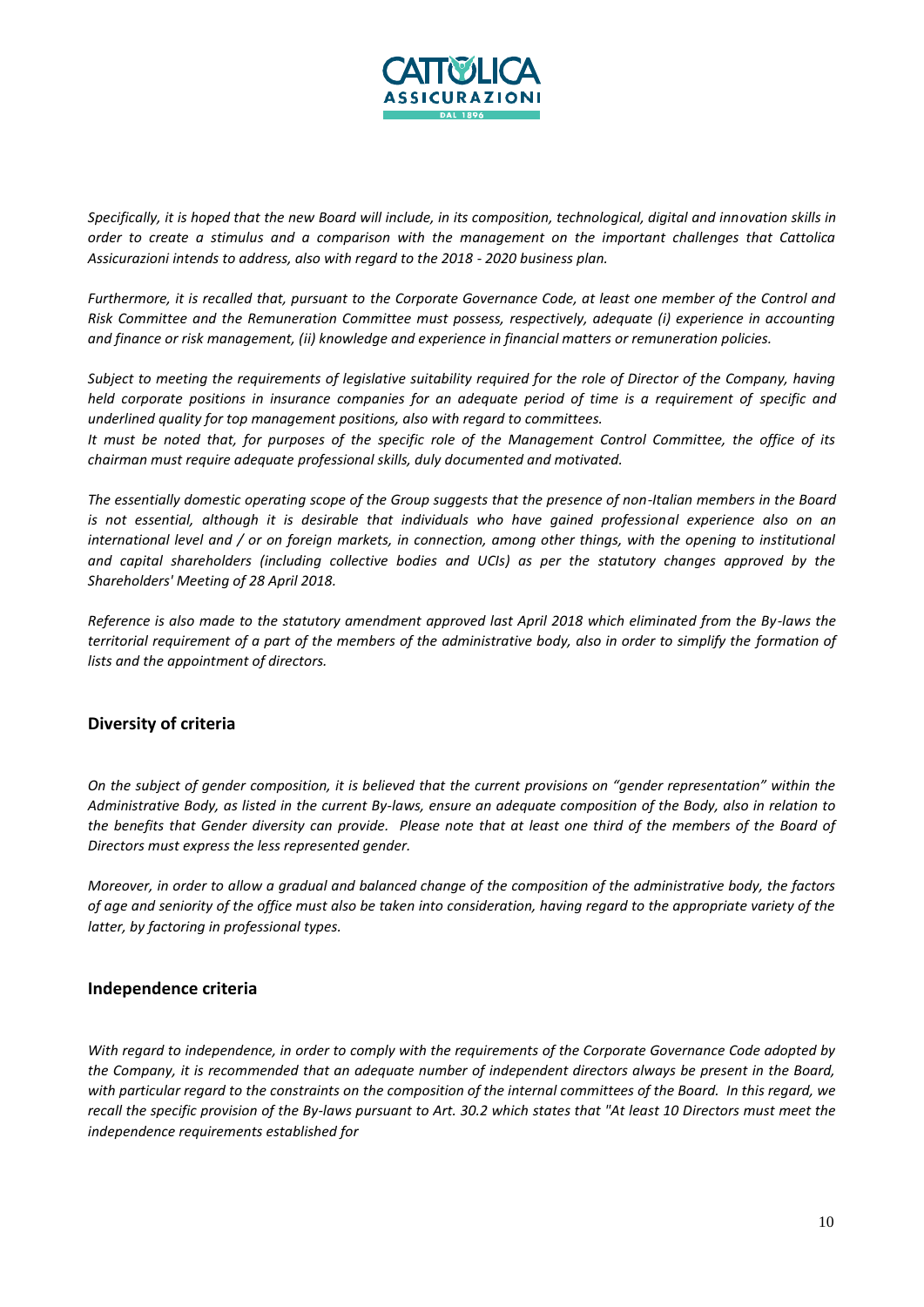

*statutory auditors by Article 148, paragraph 3, Italian Legislative Decree no. 58 of 24 February 1998 and subsequent amendments ("TUF"), without prejudice to the additional independence requirements required of Directors for the purpose of applying the self-regulatory or supervisory regulations".*

*Finally, it is noted that skills cannot be separated from the independence of thought and from an adequate availability of time to devote to the fulfilment of the assignment, with relevant consideration of the possible accumulation of commitments and offices.*

*In summary, the outgoing Board of Directors recommends:*

- *that all areas of responsibility stated above are represented within the newly appointed Administrative Body, as the co-presence of diversified skills and experience ensures the complementarity of the professional profiles and favours the dialectics and the efficient and effective functioning of the Board. The diversification and the speciality of responsibilities also allows to assign to directors, tasks related to the responsibilities themselves within the scope of the Board and in board committees;*
- *a high overall level of financial, technical-insurance and technological skills of the new Board of Directors;*
- *that the new Board include, in its composition, technological, digital and innovation skills;*
- in accordance with the provisions of the Corporate Governance Code regarding board committees, the *presence in the Board of experiences in (i) accounting and financial matters or risk management, (ii) knowledge and experience in financial matters or remuneration policies;*
- *that at least one third of the members of the Board of Directors must express the less represented gender;*
- *that the factors of age and seniority of the office, by factoring in professional types, are taken into consideration, having regard to the appropriate variety of the Board of Directors;*
- in compliance with the requirements of the Corporate Governance Code adopted by the Company and the *statutory provisions (Art. 30.2 of the By-laws), that an adequate number of independent directors are always present in the Board;*
- *that the members of the Management Control Committee, taking into account the particular duties assigned, meet specific professional requirements with respect to those for other directors.*

Verona, 10 March 2019

The Board of Directors

Annex: extract of company policy on the requirements of integrity, professionalism and independence of company representatives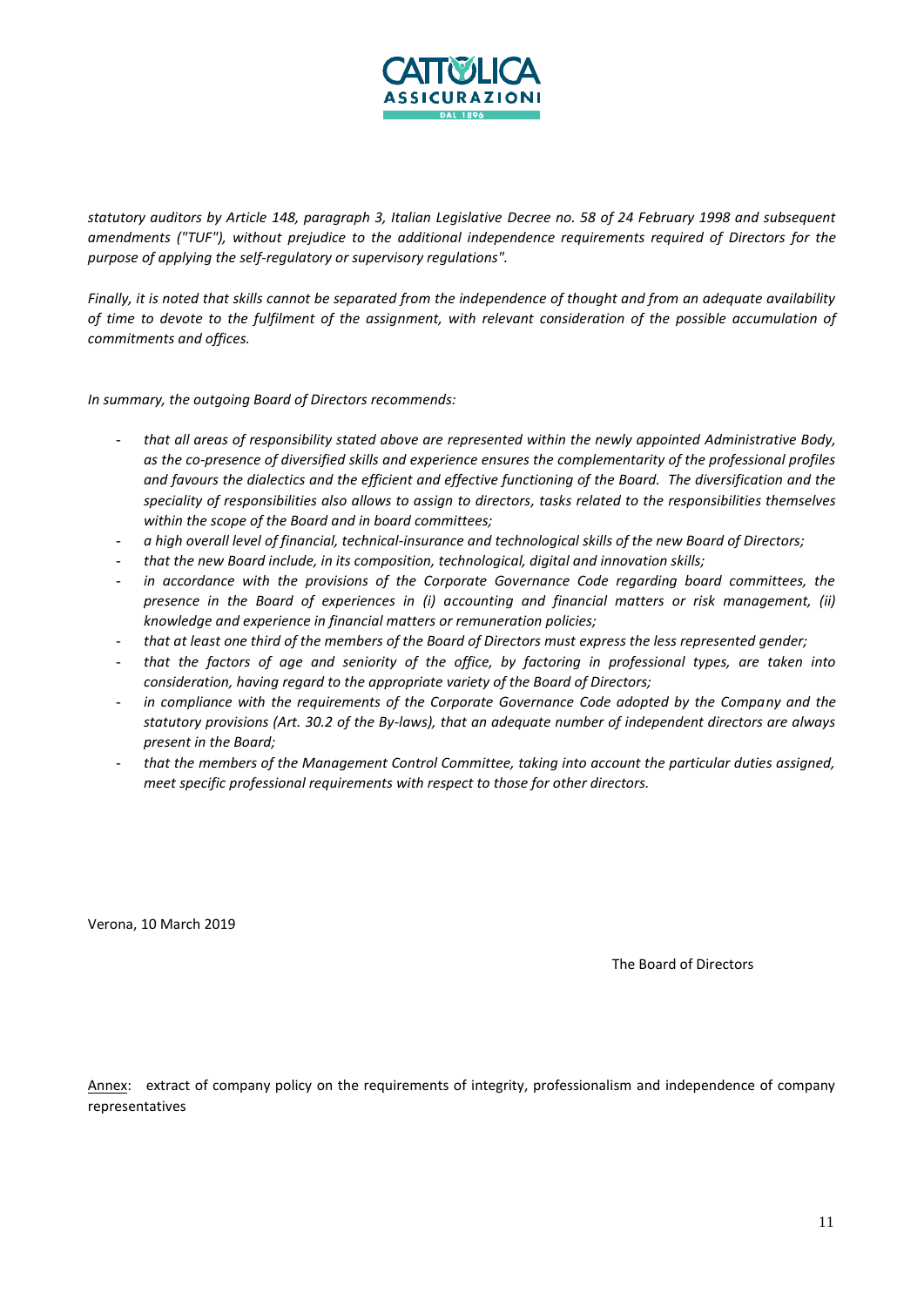

**Extract of company policy on the requirements of integrity, professionalism and independence of company representatives**

[…]

#### **Respectability:**

The respectability requirement does not apply if Interested Parties are in one of the following situations:

- a) state of legal disqualification or temporary prohibition from the management offices of legal entities and companies and, in any case, all the situations envisaged by Art. 2382 of the Italian Civil Code;
- b) being subject to preventive measures ordered by the judicial authority pursuant to Lawno. 1423 of 27 December 1956, or of Law no. 575 of 31 May 1965 and of Law no. 646 of 13 September 1982, and subsequent modifications and additions, without prejudice to the effects of discharge from bankruptcy;
- c) condemned with a final ruling, without prejudice to the effects of discharge from bankruptcy:
	- 1) imprisoned for one of the crimes provided for in the special legislation governing insurance, financial, credit, securities and securities markets and by Italian Legislative Decree no. 231 of 21 November 2007 and subsequent amendments and additions;
	- 2) Imprisoned for one of the crimes provided for in Title XI of Book V of the Italian Civil Code and in Royal Decree no. 267 of 16 March 1942;
	- 3) to imprisonment for a period of no less than one year for a crime against the public administration, against public faith, against property, against public order, against the public economy or for a crime in tax matters;
	- 4) to imprisonment for a period of no less than two years for any crime committed without criminal intent

The offices of Director, member of the Management Control Committee and General Manager cannot also be held by those to whom one of the penalties provided for in letter c) above has been applied upon the request of the parties, except in the case of extinction of the offence. In the event that the penalties provided for in letter c) above, numbers 1) and 2) have been applied at the request of the parties, they are not taken into account if they are less than one year1.

The assessment of respectability, pursuant to Art. 273, paragraph 4 of the Delegated Acts, includes the assessment of honesty and financial soundness of Interested Parties, to be carried out on the basis of objective elements relating to the character, personal behaviour and conduct in affairs of the assessed party, including the criminal and financial aspects and supervision relevant to the assessment.

In this sense, in view of the Guidelines on the governance system issued by EIOPA, as well as on the basis of interpretation lines that emerged, for the assessment referred to above, potentially relevant situations as below will be taken into account:

- judicial decisions and court proceedings in progress;
- on-going investigations;

<sup>1</sup>With reference to the cases governed in whole or in part by foreign jurisdictions, the verification of the existence of the conditions described in sections 1 and 2 above will be carried out on the basis of a substantial equivalence assessment.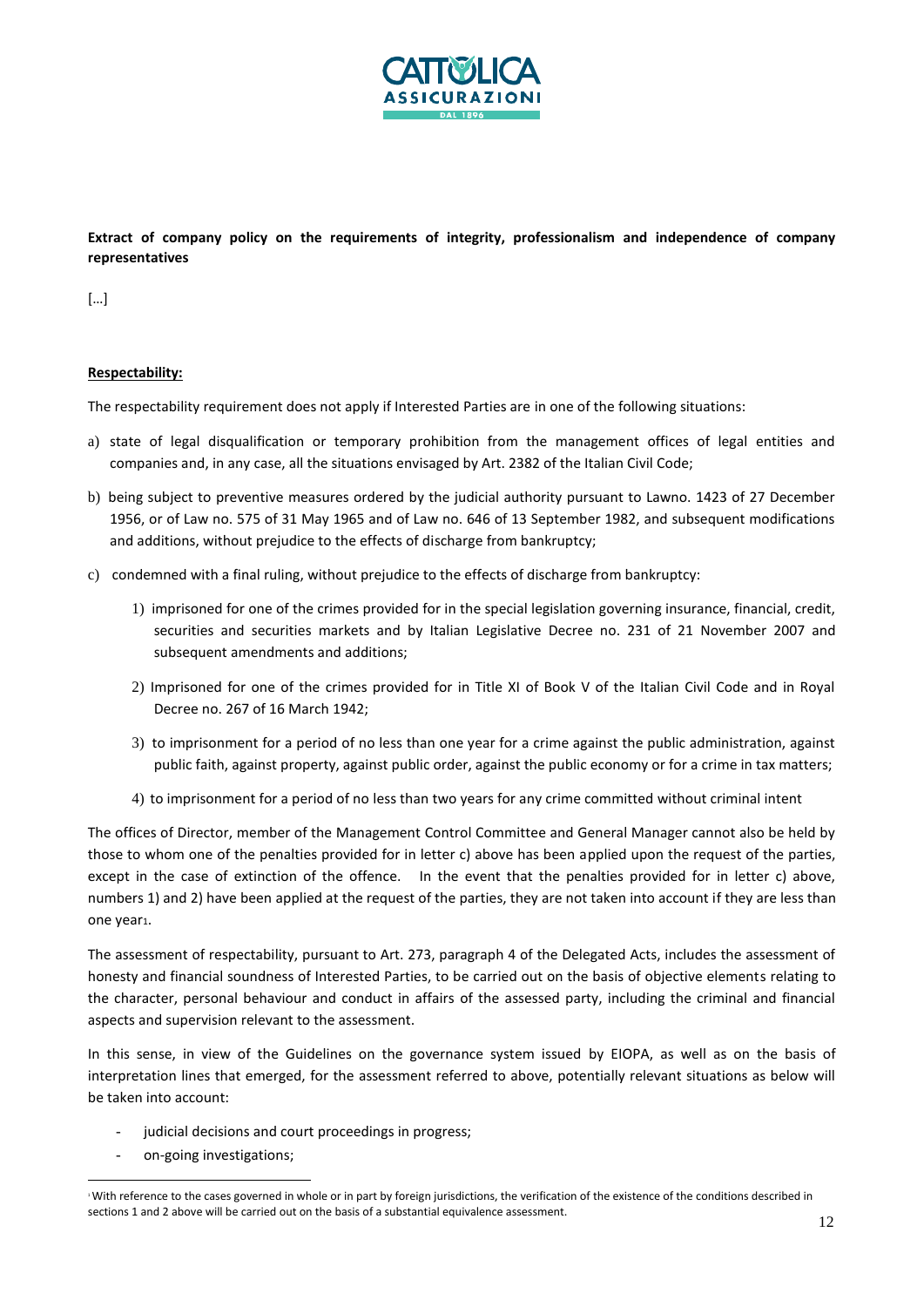

- enforcement actions;
- have been the recipients of administrative sanctions due to failure to comply with provisions regarding insurance, banking, financial intermediation, markets, investment services or financial services;

taking into account that "the limitation period for a criminal offence or any other relevant offence, based on national law, has expired".

These situations will be assessed specifically on a case by case basis, even considering the possible reputational impact with specific reference to the subjective position under review and the role covered by the interested party and subject to assessment.

#### Professionalism:

Professionalism requirements<sub>2</sub> are listed based on the position covered by the Interested Party, as follows:

Directors / members of the Management Control Committee

Interested Parties are chosen according to criteria of professionalism and skills from among persons who have gained an overall experience of at least three years through the exercise of one or more of the following activities:

- a. administration, management or control activities in companies and bodies of the insurance, credit or financial sector;
- b. administration, management or control activities in public bodies or public administrations related to the insurance, credit or financial sector or even with other sectors if the duties performed have involved the management or control of the management of financial resources;
- c. administration, management or control activities in public and private companies of a size appropriate to those of the insurance or reinsurance company where the office is to be held;
- d. professional activities in matters pertaining to the insurance, credit or financial sector, or holding university teaching positions in legal, economic or actuarial subjects relevant to the insurance sector.

The Board of Directors must possess, as a whole, qualifications, experience and knowledge in the field of insurance and financial markets, governance systems, including staff incentive systems, financial and actuarial analysis, insurance regulatory framework, commercial strategies and business models.

**The Chairman of the Board of Directors and the Chief Executive Officer** must be chosen according to criteria of professionalism and skills from among persons who have acquired a total of at least five years of experience with reference exclusively to the provisions of letters a), c) and d) above.

<sup>2</sup>According to Art. 273, paragraph 3 of the Delegated Acts: "The assessment of members of the administrative, management or supervisory body takes into account the tasks assigned to individual members in order to ensure an appropriate diversity of qualifications, knowledge and relevant experiences so as to ensure that the company is managed and supervised in a professional way "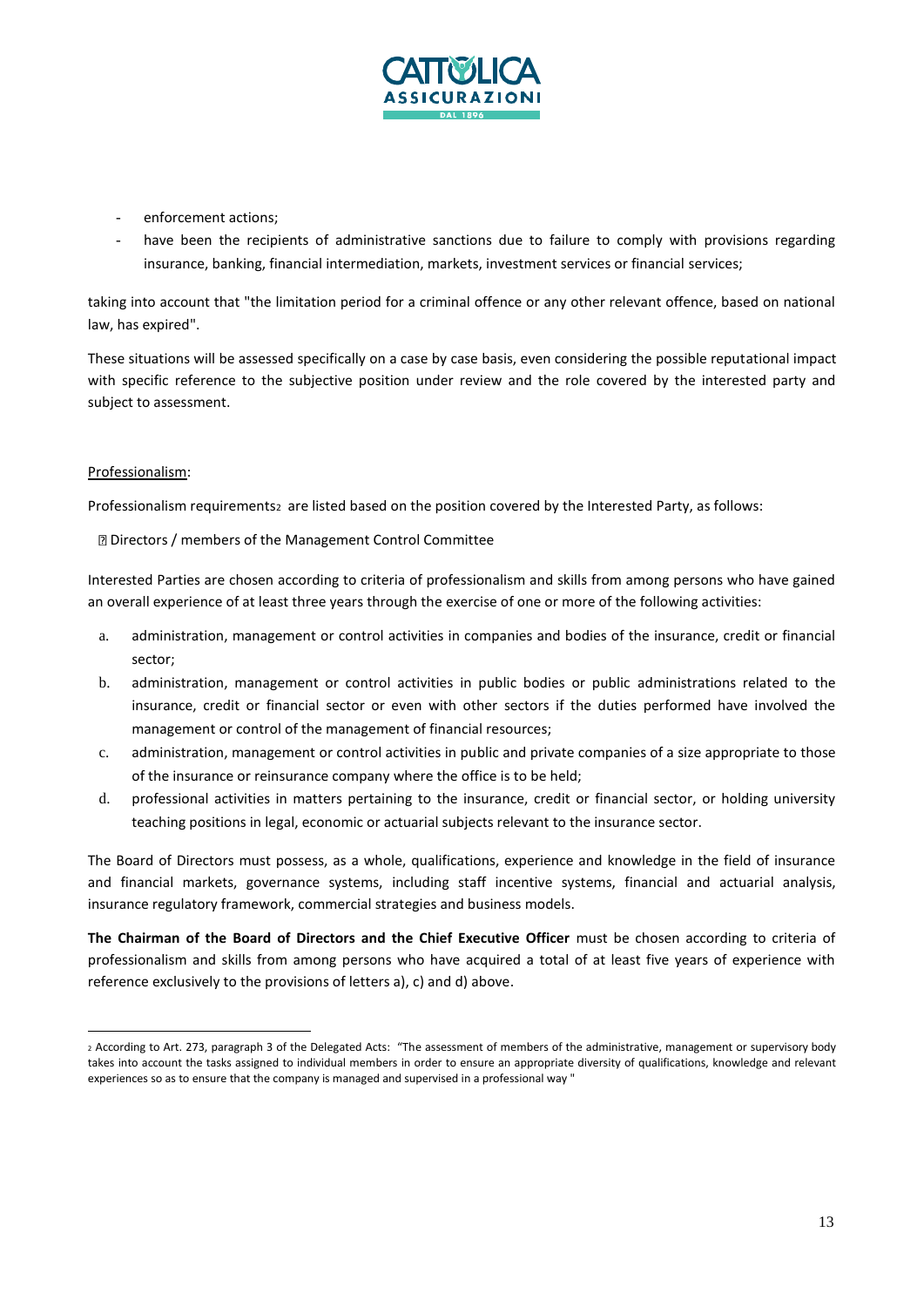

## […]

Within the Management Control Committee, at least one member must be registered in the register of auditors3.

[…]

#### Independence

The independence requirements are listed based on the position covered by the Interested Party, as follows:

#### ➢ *Directors / members of the Management Control Committee / GM*

In application of Italian Ministerial Decree 220/2011, the role of Director, Member of the Management Control Committee, General Manager, in an insurance or reinsurance undertaking is not compatible:

- with the performance of a similar duty,
- with the existence of employment contracts, on-going consultancy relationships or paid work,
- with the existence of other relationships of a financial nature

in other insurance or reinsurance companies, their subsidiaries or parent companies, such as to compromise their independence.

For purposes of assessing compatibility in order to verify meeting the independence requirement mentioned above, the varying relevance of duties and the different positions exercised by the interested parties are taken into account. In any case, independence and the relationships with companies belonging to the same insurance group are not considered to compromise independence.

In addition to this, in compliance with the provisions of Italian Legislative Decree n. 201/20114 (so-called "interlocking prohibition") it is forbidden to those who hold the aforementioned positions in companies or groups of companies operating in the credit, insurance and financial markets to assume or exercise similar positions in companies or groups of competitors.

For purposes of the "interlocking prohibition", companies or groups of companies, among which there are no control relationships pursuant to Article 7 of Law no. 287 of 10 October 1990 and operating in the same product and geographic markets.

The rules on independence and incompatibility in the role held at Cattolica as a listed company complete Art. 2399 of the Italian Civil Code, Art. 148 of the TUF, Art. 3 of the Corporate Governance Code of *Borsa Italiana*

<sup>3</sup>See Art. 31.2 of the Company By-laws.

<sup>4</sup> Converted into Law no 214 dated 22 December